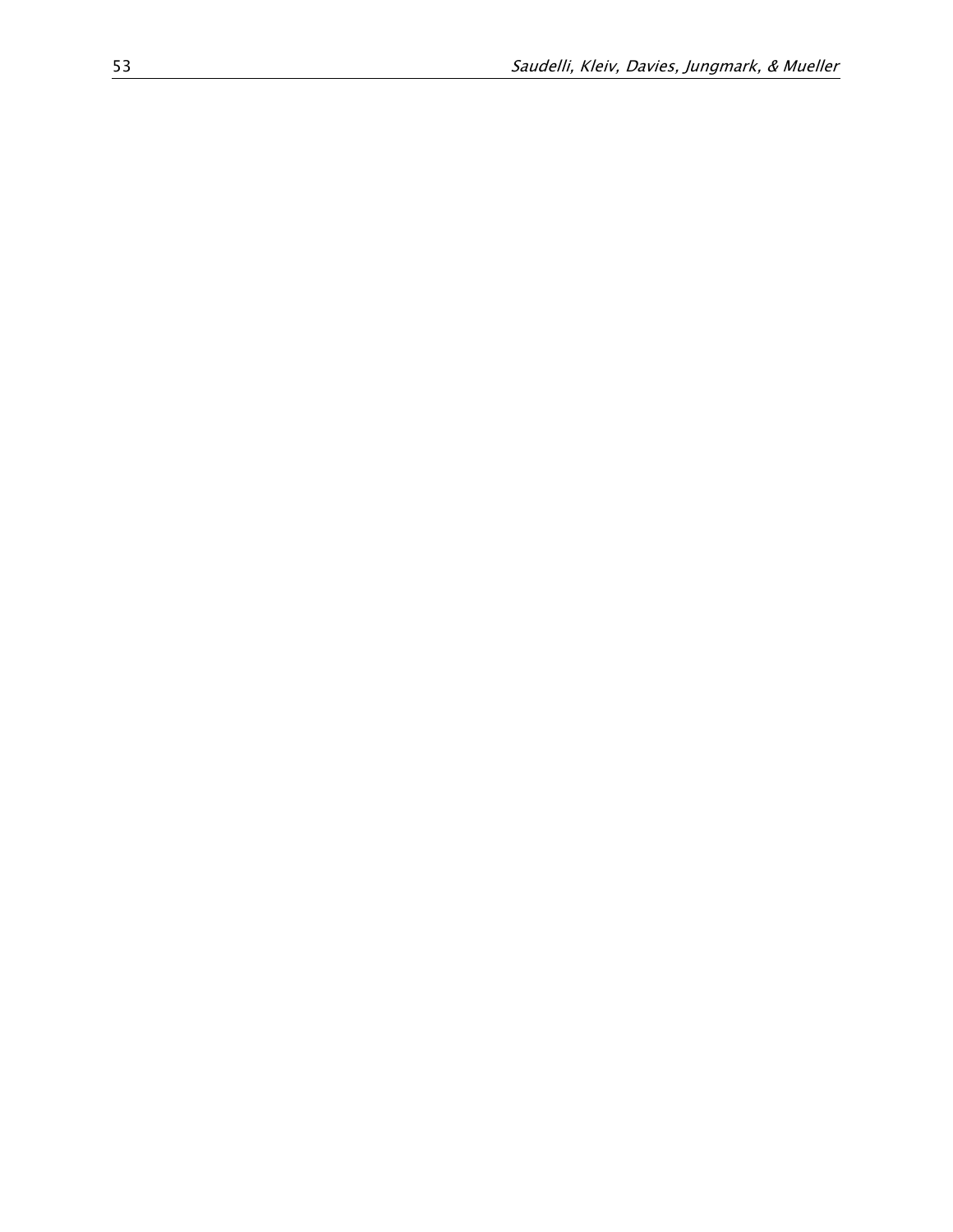Computer simulation educational technologies provide a convenient way to augment experiential learning during laboratory experiments. Simulation technologies have been studied in higher education classrooms in disciplines such as medicine (e.g., [Al-Elq,](https://www.ncbi.nlm.nih.gov/pubmed/?term=Al-Elq%20AH%5BAuthor%5D&cauthor=true&cauthor_uid=22022669) 2010), nursing (e.g., Kim et al., 2016), and chemistry (e.g., Chang, 2017), yet there is a notable gap in the literature on simulation-based technologies, learning theories, and pedagogy in relation to teaching Physics in higher education. This action research study explores the intentional inclusion of Physics Education Technology (PhET) in the teaching practice of an undergraduate Physics class in a Canadian university. The University of Colorado Boulder has created PhET computer simulations relevant to concepts in Physics, Chemistry, and Mathematics that are freely available online under a Creative Commons license.

Although the context of this study is a university in British Columbia, the implications from the findings can impact teaching Physics in higher education across Canada. The study's principal researchers encompass: the "professor" (a higher education Physics professor); the "collaborative friend" (a faculty member in the Teaching and Learning department of the same university); and three "research assistants" (all of whom are upper year Physics students at the same university at the time of this study).

The Physics professor had taught this course several times previously, predominantly using a lecture method of instruction. He noted that many students, especially those who were not Physics majors, felt uneasy about Physics education and Physics concepts. This represented an aspect of his pedagogy that was disconcerting to the professor. To address this problem, he intentionally integrated PhET simulations in PHYS 105 to change his teaching practice and maximize students' opportunities for experiential learning. The professor thought the inclusion of PhET simulations would enable students to visualize Physics concepts in a meaningful manner and thus provide a better learning experience. The purposes of this study are to explore the nature of this change in this professor's pedagogy, uncover students' voices in relation to the change in pedagogy, and learn about simulation-based pedagogy as related to social constructivist (Vygotsky, 1978) and experiential learning (Jarvis, 2012) theories in Physics higher education teaching practice.

#### Constructivist Learning Theory and Literature

Constructivist learning theory states that learning is subjectively constructed when learners interact with sensory information through "examination, questioning and analysis of tasks and experiences" (Applefield et al., 2001, p. 40). Learners' experience with and interpretation of sensory information (Jarvis, 2012) allows individuals to create an internal mental model (Henderson et al., 2002). PhET computer simulations follow a constructivist approach in terms of their design (Finkelstein et al., 2006). When students can explore within interactive computer simulations, they construct their understanding through the experience of using and manipulating the PhET (Wieman & Perkins, 2006, p. 290).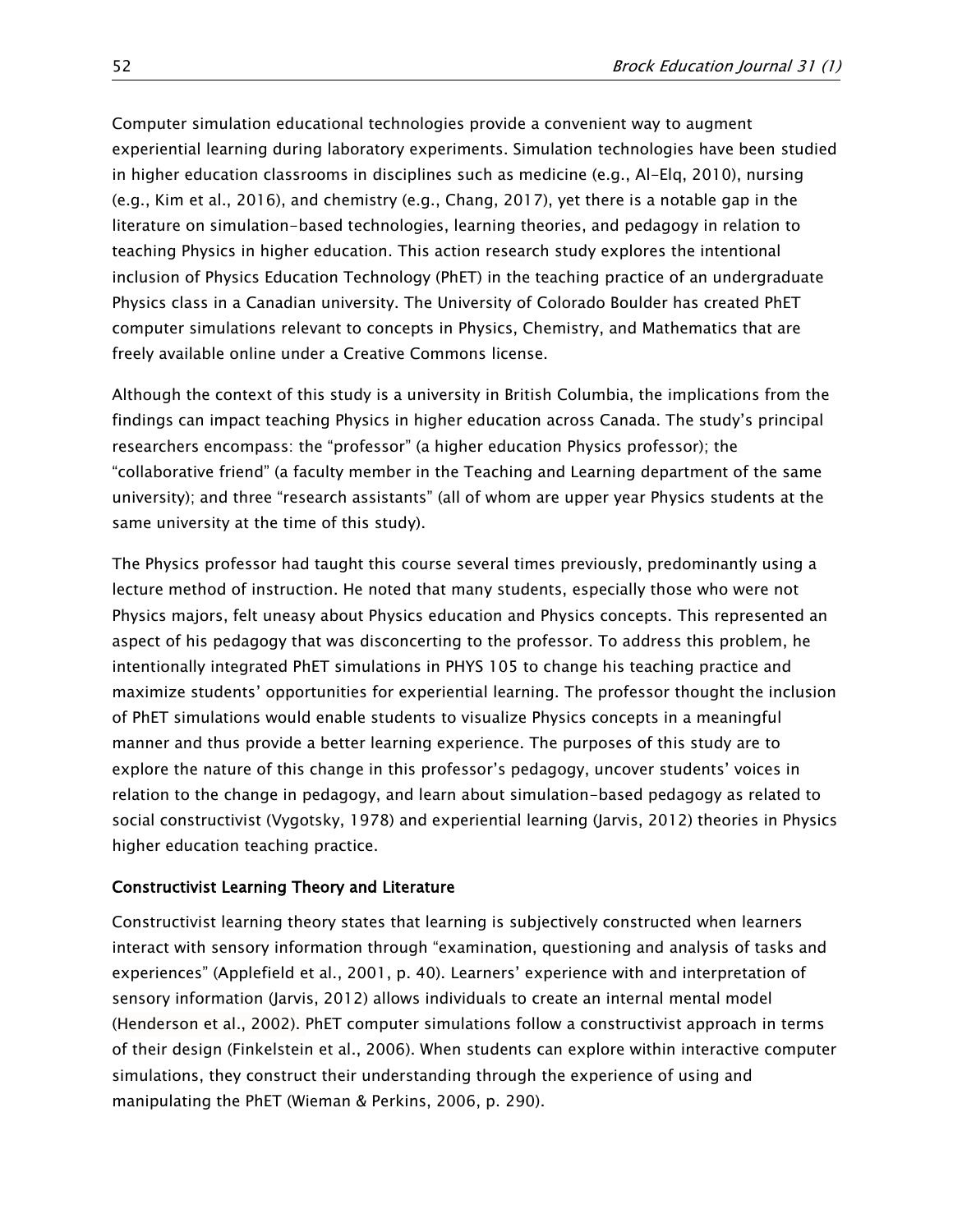Vygotsky's (1978) zone of proximal development (ZPD) is a conceptual space that exists between states where tasks are too challenging for an individual to complete independently and those which the individual can complete autonomously (Kapon, 2016). Tasks that require assistance to complete show the highest potential level of conceptual sophistication the learner can achieve (Verenikina, 2010); tasks that the learner can complete without assistance show the lower potential level of conceptual sophistication the learner can achieve.

Research on ZPD has predominantly explored situations in which teachers or other students take on the role of the "more capable peer" (Vygotsky, 1978) in collaborative learning (e.g., Roberts, 2016; Saudelli, 2014). Concepts central to the role of a more capable peer include: visual representation and mental models, facilitative models of learning (discovery), and scaffolding the learning. Visual representations and mental models are vital to students' deep understanding of Physics concepts (McKagan et al., 2008). PhET simulations support this type of learning through their visuals and their interactive nature (McKagan et al., 2008; Wieman & Perkins, 2006). In Physics, students often learn about phenomena that are not directly observable (such as electromagnetic fields) nor visible to the naked eye, such as electrons. PhET simulations aid student learning by making the invisible visible (Wieman & Perkins, 2006).

As students learn through virtual experimentation, they build internal mental models that explain their observations (Henderson et al., 2002). In typical lecture style classes, the instructor is unlikely to detect if students incorrectly learn something and are therefore building faulty models, whereas incorrect mental models are immediately targeted when students use computer simulations (McKagan et al., 2008, p. 415). Therein lies the importance of the concept of "runability," which refers to our use of mental models to "test out possible outcomes in advance of some action" (Henderson et al., 2002, p. 1). Before students manipulate features in a simulation (or any other situation), they are running their mental model, which is a "dynamic process of building, running, and perhaps then changing, the internal mental representation" (Henderson et al., 2002, p. 1). When students manipulate variables and observe the effects in real time, they visually observe the differences or similarities between the prediction produced by running their mental model and the accurate outcome of Physics principles shown in the simulation.

Finkelstein et al. (2006) assert that PhETs use an interactive approach, employ dynamic feedback, follow a constructivist approach, and make explicit otherwise inaccessible models or phenomena. Considering the central concepts of ZPD, McKagan et al. (2008) discuss the potential for experiments and labs to cause problems for students trying to learn about a specific Physics concept due to extraneous complications of the environment and equipment. PhET simulations can avoid real-world effects and distractions, which are not directly relevant to the Physics concepts, thereby focusing attention only on the Physics concepts at hand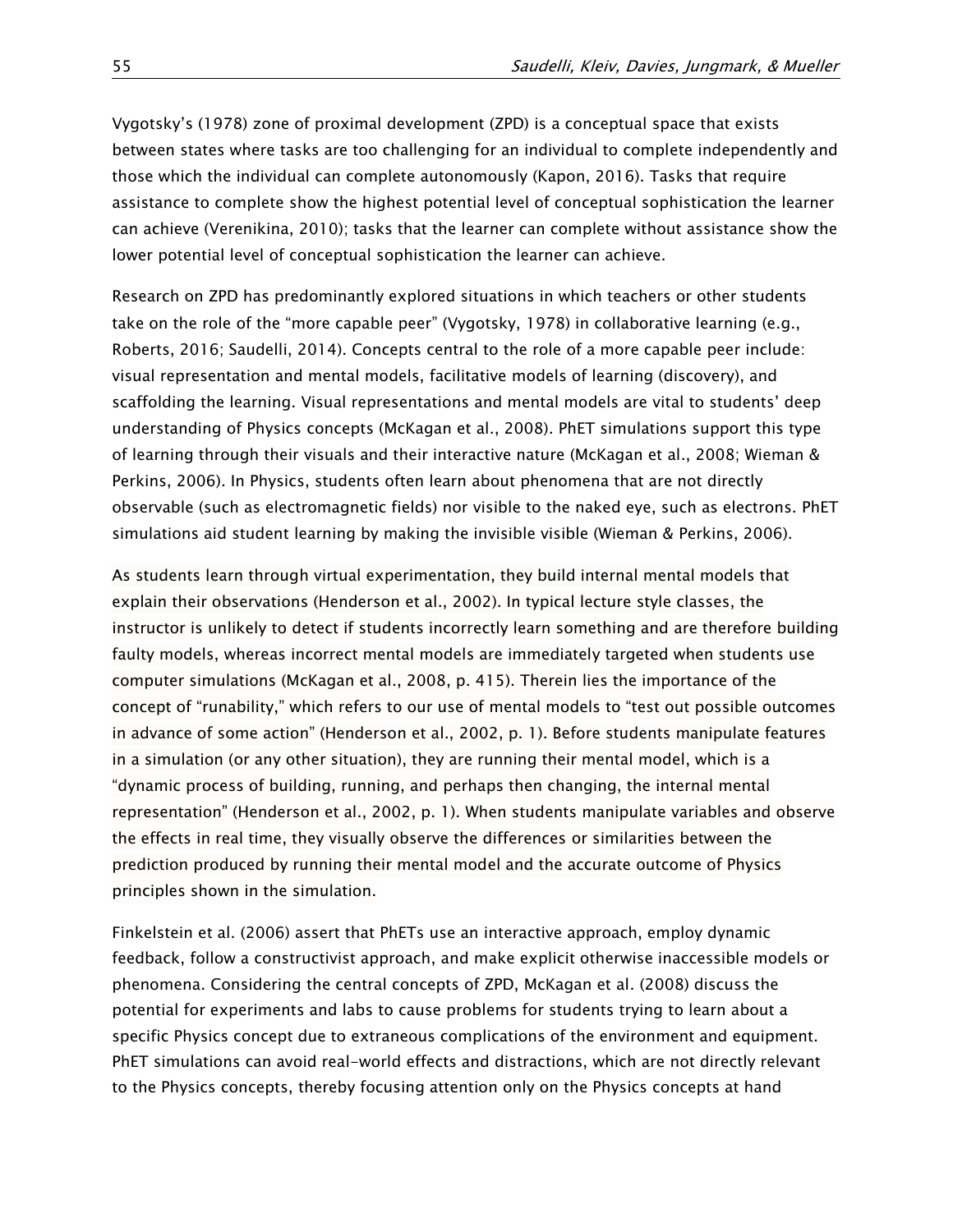(Wieman et al., 2008). Moreover, PhETs explore unreal scenarios that cannot be reproduced in the classroom or laboratory experience; for instance, changing the strength of or completely removing gravity as in the Gravitational Force PhET, allowing students to test their mental model in more scenarios (Wieman et al., 2008).

The increased prevalence and importance of digital learning tools give rise to our guiding research question: What can be learned from changing teaching practices to integrate PhET simulations in an undergraduate introduction to Physics class delivered to predominantly non-Physics major students? This question frames this participatory action research study of a professor changing his teaching practice to include PhET simulation-based learning in an undergraduate Physics class.

## Research Design

Participatory action research is an important qualitative research methodology. For the purposes of this study, participatory action research is defined as "a philosophical approach to research that recognizes the need for persons being studied to participate in the design and conduct of all phases (e.g., design, execution, and dissemination) of any research that affects them" (Vollman et al., 2016, p. 129). Kemmis and McTaggart (2005) assert that "The combination of practice change and collaborative research … is possible and makes good sense. … Participatory research, in particular, shifts the emphasis from action and change to collaborative research activities" (p. 563). Thus, participatory action research represents a collaborative, systematic, and reflexive process of inquiry into practice that directly involves a dual role for the participants: researcher and participant. It involves a cyclical process of "research, reflection, and action" (MacDonald, 2012, p. 36).

In this participatory action research, the Physics professor changed his pedagogy for an Introductory Physics course from his lecture-style approach to one that incorporated the use of interactive PhET simulations available from the University of Colorado. The research question guiding this study is: What can be learned from changing teaching practices to integrate PhET simulations in an undergraduate introduction to Physics class delivered to predominantly non-Physics major students? This research question involves the following sub-questions: Do PhET simulations have the potential to support student learning of Physics in higher education? Can digital learning tools such as PhET simulations be used as "more capable peers" for students in a learning activity? To that end, it was anticipated that this research study would edify the nature of this Physics professor's experience of pedagogical change from a lecture-based approach to one that supports a constructivist pedagogical approach.

## Data Collection and Analysis

Classroom-based, participatory action research involves the use of "qualitative interpretive modes of inquiry and data collection … with a view to teachers [and professors] making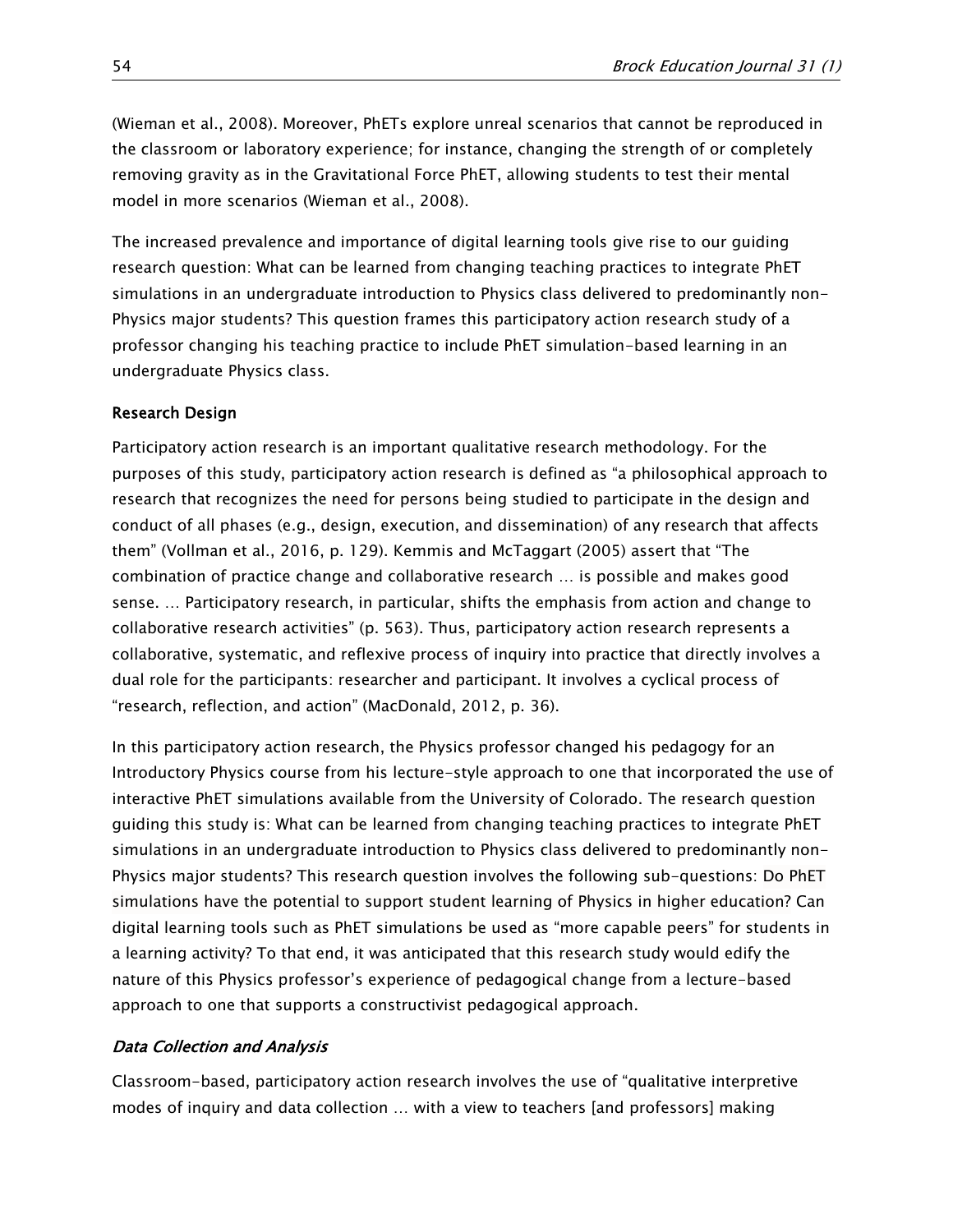judgments about how to improve their own practices" (Kemmis & McTaggart, 2005, p. 561). The professor has the dual role of researcher and participant in this study; he is simultaneously the instructor delivering the course and the researcher investigating a change to his teaching practice. Hence, it is crucial to include a participatory team approach to data collection and analysis, and to the communication of the results of the study.

In participatory action research, "primacy is given to the teachers' self-understandings and judgements" (Kemmis & McTaggart, 2005, p. 561). Thus, data consisted of the professor's journal entries, lesson plans, and all textual materials related to this change in his pedagogy. A colleague from the Teaching and Learning Centre is the collaborative friend (Kemmis & McTaggart, 2005) who provides feedback and comments to the professor. Data also consisted of students' anonymous survey responses as well as debriefing notes among the researchers (professor and collaborative friend) and three upper-year undergraduate research assistants.

Data analysis is constant comparative (Creswell, 2009), and followed the Kemmis and McTaggart spiral of action research (Kemmis et al., 2014). As the researchers collected, categorized, and discussed the data, they followed the think, plan, act, think spiral of data analysis. Coding followed Saldana's (2016) process procedure of analytical, qualitative coding. Three full coding processes were achieved to uncover findings, patterns, and themes to satisfy qualitative credibility among data sets (Denzin & Lincoln, 2005).

# Research Ethics and Limitations of the Study

This participatory action research study received clearance from the institution's Research Ethics Board (File #938T-17). This study is subject to the limitations of any qualitative study: It does not intend to generalize or suggest any form of causal attribution; rather, its purpose is to explore teaching practice.

# Findings

The study's findings fit the overarching theme of PhETs as a more capable peer in Vygotsky's (1978) ZPD; the findings describe the PhETS, their usage in teaching practice, and how PhETS address the ZPD concepts of providing a visual representation and mental model of the Physics concepts that can be discovered, sensed, and manipulated by students who construct learning based on the PhET response to their use of the tool. The findings are presented as: The Context: PHYS 105, and descriptions of observations in chronological order of the classroom experience.

# The Context: PHYS 105

The introductory Physics course had 80 students registered for attendance and the assigned classroom was a typical theatre-style lecture hall. The chairs were in rows across the centre of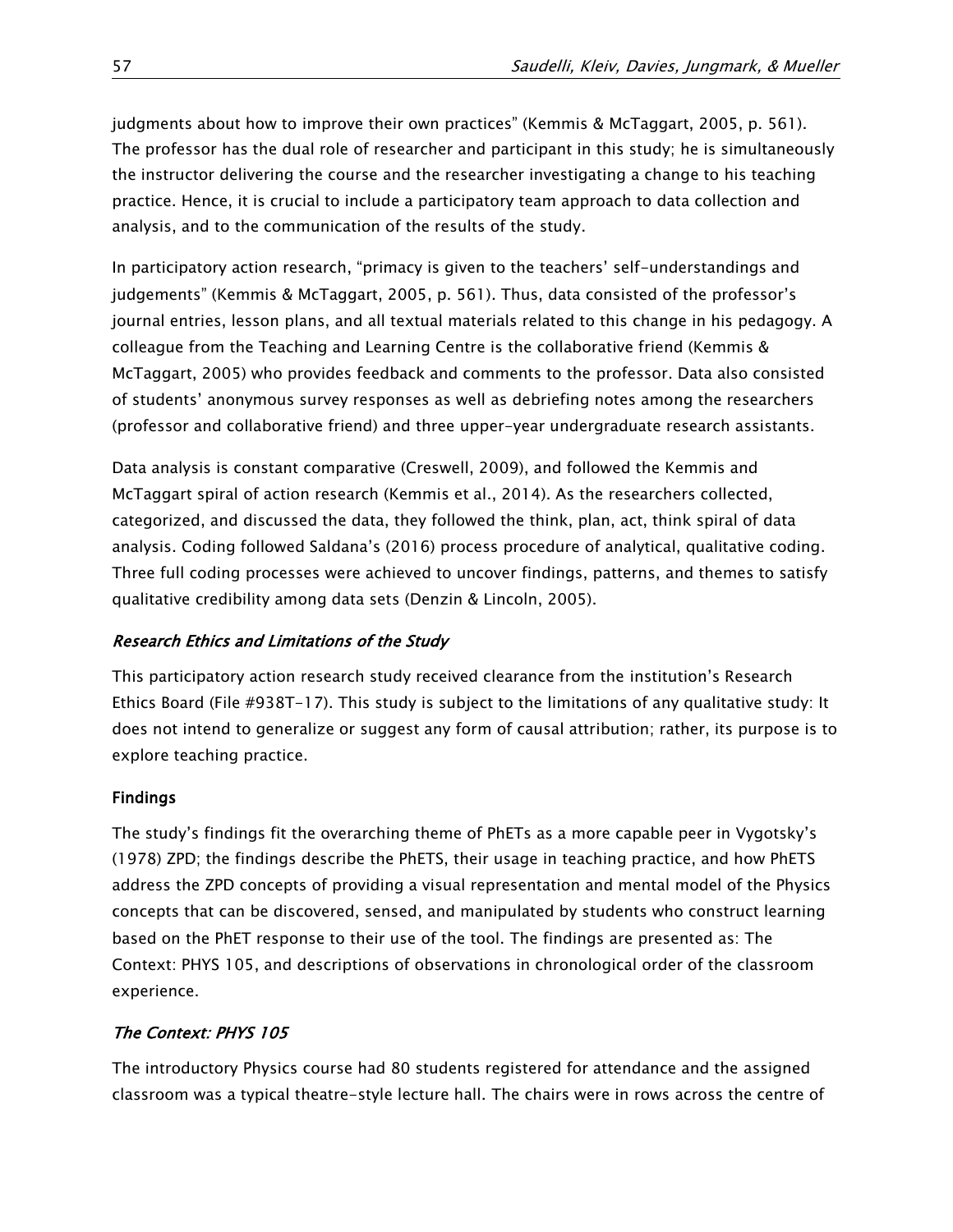the room, which made access to electrical outlets problematic. As the seats were 30 across, it was awkward for the professor to walk around the students to assist when he had them engage in learning tasks. From the beginning of the study, the professor believed that students would find PhETS visually appealing and enjoyable. He also felt PhETS might be a positive way to address the anxiety he had observed in students who were non-Physics majors.

Some PhETs are more interactive than others, and some are dynamic in different ways, which offers different learning potentials and possibilities. As students engage with the PhETS (manipulate their systems and settings to see what happens within the PhETS), they can make observations and form mental representations of Physics concepts. For example, the following PhETS were used in the PHYS 105 course: Circuit Construction Kit, Waves on a String, Masses and Springs, Hooke's Law, Sound, Wave Interference, Bending Light, Geometric Optics, States of Matter, Blackbox Spectrum, Gas Properties, and Energy Forms and Changes (PhET Usage Plan, January 22, 2017).

Students supported the use of PhETS: "Knowing beforehand that we were going to use PhET the next day made me look forward to it (and I never thought I would look forward to Physics)"; "they were helpful"; "fun to use"; and a "good substitute for regular lecture" (April Student Survey). In addition, students positively reacted to a question on the April survey to indicate that they used PhETS outside of class for both homework and fun. Students noted that they used PhETs to help with assignments, such as: "circuit building and with the circuit building assignment"; "the wave assignment"; and "to visualize the collision lab" (April Student Survey). They further indicated that PhETS "helped me correct my work" and "I enjoyed manipulating variables and observing consequences on my own. It was fun"—with the two favourite PhETs being "Waves on a String and Circuit Builder" (April Student Survey). There were also some "antifavourite" PhETs for students, including Black Body Spectrum (for most students, although two students liked it and one chose it as a favourite) and States of Matter, which was deemed "harder to understand" and "not very interactive." In the collaborative friend debriefings, discussions related to students' enjoyment focused on opportunities for students to "visualize and play" but also on pedagogical decisions guiding PhET choices; their pedagogical use as illustrative, demonstrative, or interactive; and why a faculty member might choose one PhET or another for its learning potential of Physics concepts.

The findings represent that the decision-making process underpinning PhET selection is important and includes considerations such as: relatability to the Physics concepts, learning level of the PhET, visual representation, and the interactive nature of the PhET. The professor disclosed that PhETs fit "a nice space between lecture and lab" (Reflection, January 20, 2017), a theme that was revisited throughout the data.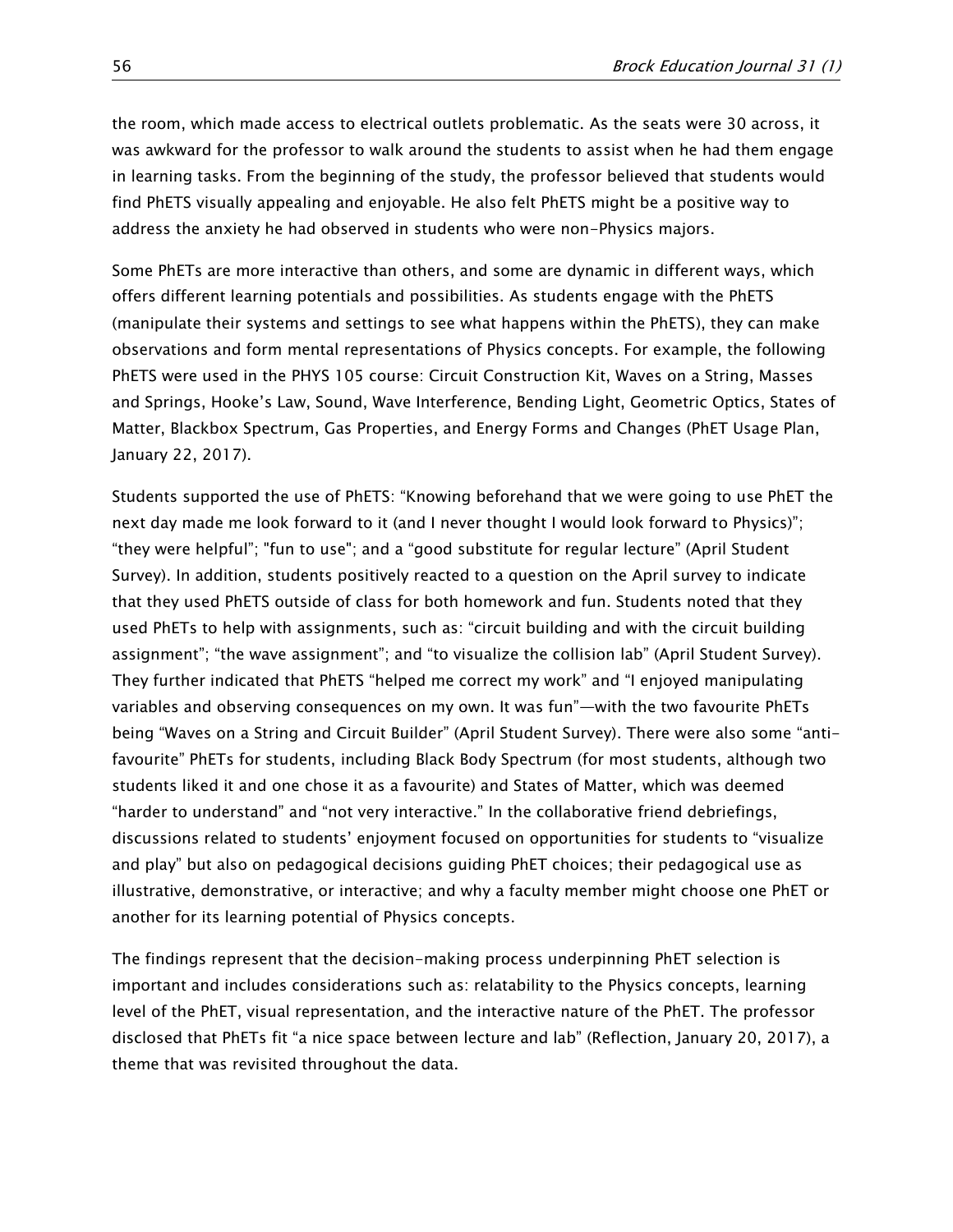## January 20, 2017 Class

This class focused on the Physics concepts of spring force, weight, and Hooke's law. The professor introduced the PhET Masses and Springs. In this PhET, students were able to attach a mass to a spring, measure displacement using a ruler, and measure the oscillation period using a stopwatch. Many parameters are adjustable in the PhET, such as the acceleration due to gravity which would be nearly impossible to change in a real experiment.

The professor instructed students to try it before class as a pre-learning activity and bring an accessible device with the PhET to class as the Physics concepts of spring force, weight, and Hooke's law represented new material for students. The Physics course explores simple harmonic motion (SHM) prior to applying it to the Physics concept of waves. The course does not include Newton's laws of motion, which are usually discussed before SHM in Physics.

The expectation was that students would engage with the PhET as a form of scaffolded exposure to the Physics concepts through direct interaction with the PhET and that the in-class element would reinforce the learning with the PhET and a collaborative discussion activity (Reflection, January 20, 2017). As an added incentive, students were informed this would make an appearance on an upcoming assignment. In this manner, the PhET served two purposes: (a) pre-learning exposure to scaffold learning and allow students to build a visual representation of the mental model, and (b) a more capable peer in the pre-instructional exercise, allowing for a scaffolded approach to learning Physics concepts.

The result in the classroom was that students "intuitively understand but the mathematical description of the Physics concepts was missing and needed reinforcement in the class" (Reflection, January 20, 2017). The professor observed that students were actively engaged in working with the PhET in class, and seemed to enjoy it (Reflection, January 20, 2017). The professor also noted that the PhET "Addressed a gap in students' knowledge, but also helped develop students' Physical intuition, e.g., their intuitive understanding of physics concepts. Students tried working with the PhET and perhaps intuitively developed that Physics reasoning – a subconscious development of the mental model" (Reflection, January 20, 2017). This observation was supported by students who made the following comments: "The simulations make the Physics concepts easy to understand by conveying them in a visual way" and that they are a "Fun and interactive way to make learning Physics more of a visual experience, which really helped me get it" (April Student Survey).

# January 27, 2017 Class

The January 27, 2017 class focused on the Physics concepts of Hooke's law. The Hooke's law PhET allows students to apply a force to a spring with one free end and displays vectors for the applied force, spring force, and displacement. The simulation displays dynamical, real-time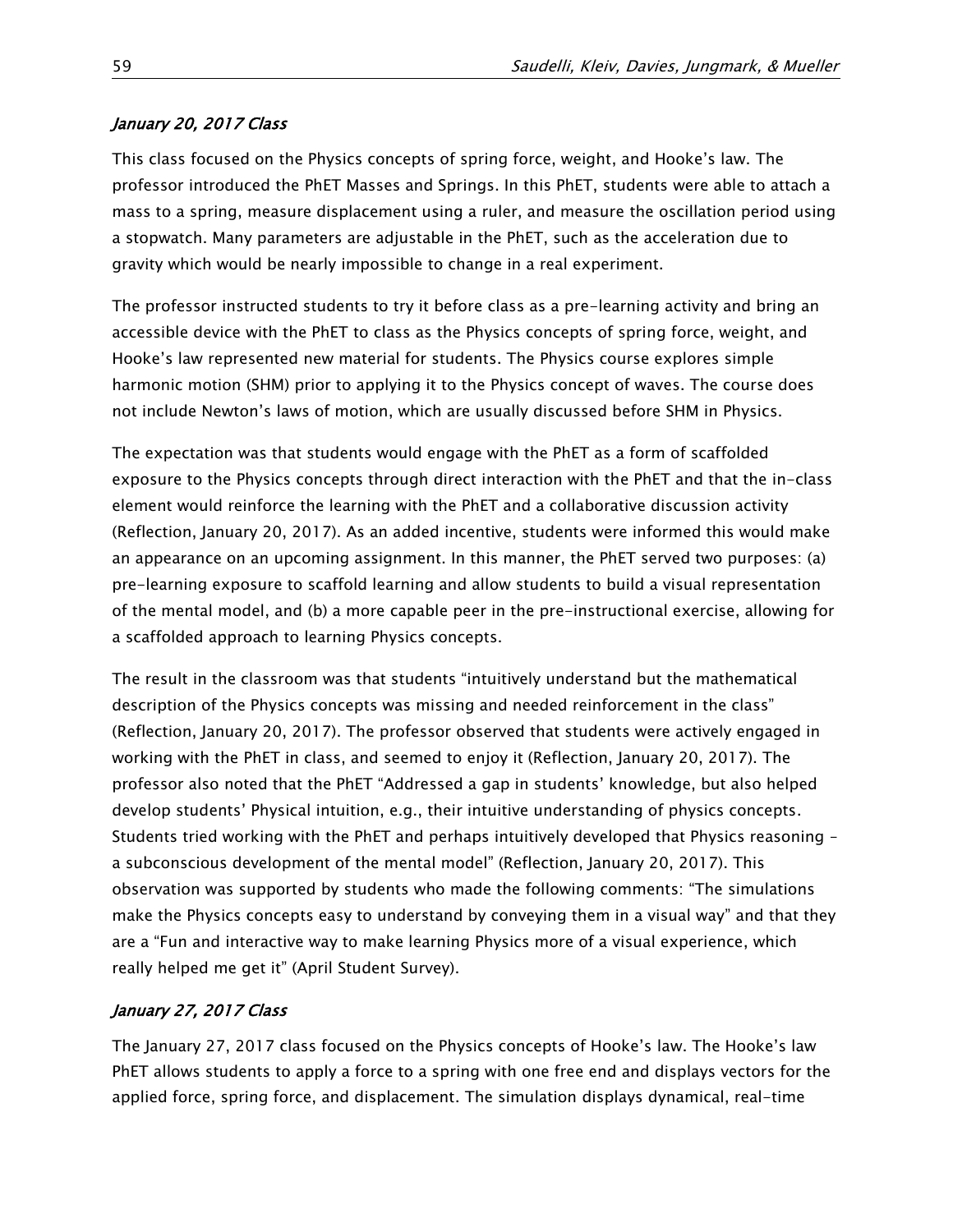graphs showing the relationships between the applied force, spring constant, and potential energy. The Hooke's law PhET provides a visualization of the mathematical relationship of Hooke's law.

The professor noted that this PhET was "stripped down of complications and spoke to core Physics concepts" but noted his concern that the way he used PhET seemed "passive" thus questioning the learning value for students (Reflection, January 27, 2017). The professor noted that in the future it might be worthwhile to assign this PhET as a "pre-class activity on forces [and] Newton's law[s]" to provide the schema for the mental model (Reflection, January 27, 2017). Using the PhET in class, the professor noticed that this PhET was more effectively used for demonstration purposes (Reflection, January 27, 2017).

The collaborative debriefing discussed this aspect of the learning and noted that this "PhET provides a demonstration that is dynamic but not interactive. It is concept heavy but allows students to internalize and visualize—which builds that mental model to relate Physics concepts to the real world" (Collaborative Friend Debriefing). The research assistants noted that "Often students memorize the equation then have difficulty with the Physics concepts because [they] don't understand the Physics concept the equation represents" (Collaborative Friend Debriefing). This PhET allowed students to visualize the Physics concepts behind the equations, but it was not interactive. In this way, the PhET was illustrative, which has learning potential for students in terms of refining their Physics mental models and visualizing the mental models. This is particularly relevant for real-world relevance of the Physics concepts. The students recognized the learning potential of PhETs for Physics concepts in the April Student Survey, which included many positive comments about PhETs connecting to real-life phenomena; for example: "I like putting what we are talking about and calculating in class in perspective with [the] real world. This helped me see the equation as meaning something." Interestingly, the professor noted that he:

had the sense this PhET was different and didn't know really how to use it. It was useful to demonstrate which indicates a preconceived notion I had—it was necessary for the PhET to be interactive in order for it to be useful to refine a mental model of Physics. But, this was a powerful learning exercise for students even though this PhET was different from the others I have used. It was illustrative but not interactive. But still worthwhile and meaningful for students. (Collaborative Friends Debriefing)

In fact, this PhET "graphically illustrates how changing parameters affect the math of Hooke's law" (Collaborative Friend Debriefing)—very real-world relevance for constructing knowledge and refining a mental model for this Physics concept. Most of the PhETs that the professor utilized were "simulated experiments" deliberately mimicking the labs so that they would augment the learning experience. The professor found it easier to use those styles of PhETs rather than these "Illustrative" ones.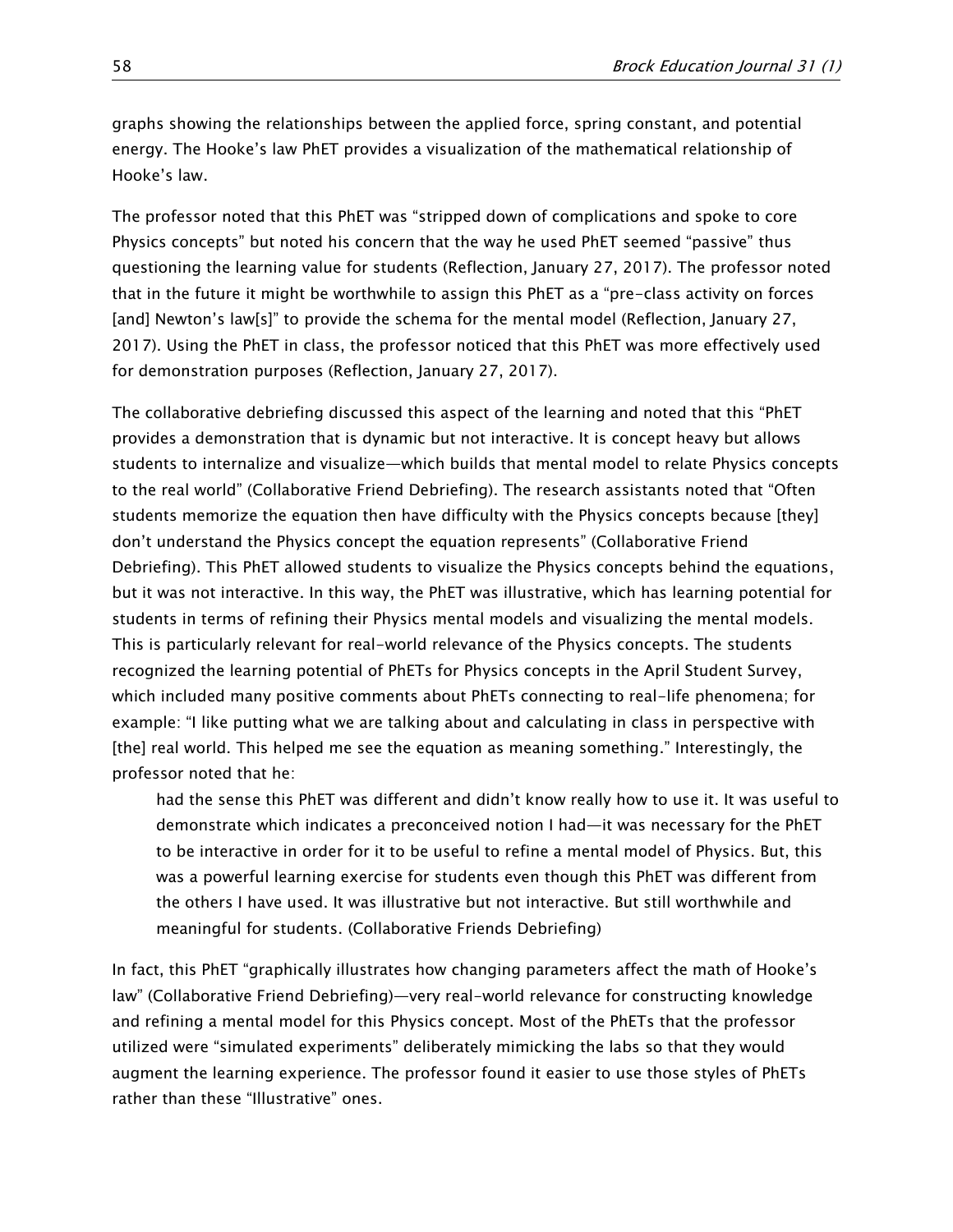#### February 3, 2017 Class

The February 3, 2017 class used the PhET Waves on a String to teach the Physics concepts "the superposition principle, constructive and destructive interference" (Reflection, February 3, 2017). Waves are inherently dynamical, and students struggle to generalize from purely static representations of waves that are often used in the classroom. The Waves on a String PhET addresses this issue by allowing students to interact with the complete spatial and temporal dynamics of a wave. The PhET allows students to create wave pulses, travelling waves, standing waves, and to perform measurements using a built-in ruler and stopwatch. Students can be directed to use their own measurements to test physics equations such as the relationship between a wave's speed, wavelength, and frequency.

The professor began the class with a "collaborative in class activity and questions to students" (Reflection, February 3, 2017). The professor noted one of the great values of PhETs was that "they can be used for discovery and experiential learning. I did not want everything all laid out as there is benefit from getting hands dirty—get in and discover the Physics"; the class highlighted a "discovery approach to [using] the PhET" (Reflection, February 3, 2017). The PhET supported the role of visualizing the Physics concept as students form the mental models necessary to understand. As this was ongoing, students intuitively developed Physics mental models, which was very easy to do with this PhET but would have been difficult to do in real life.

The Waves on a String PhET was one of the more interactive PhETs and was used in the course during the February 3 and February 8, 2017 classes. In the professor's design of the lesson, he noted he would begin with a "collaborative activity and questions to students" (Reflection, February 3, 2017). He noted that students seemed "engaged, interested, seemed to enjoy this PhET, and students seemed to trust" the Physics concept; the PhET was "great, robust with the strongest students picking it up immediately and then continuing to manipulate the simulation" (Reflection, February 3, 2017). This observation led to comments among the collaborative friend and research assistants regarding the nature of this Physics concept being "Dead easy to do in simulation; very difficult to do in real life" (Collaborative Friends Debriefing).

#### February 8, 2017 Class

The professor observed that students enjoyed the interactive nature of this PhET, and he wanted to explore this further while also reinforcing experiential learning of waves interference using the PhET. The professor noted:

I may have deliberately overshot the learning potential because I question: Can you do experiential learning where experiences are preordained? PhETS offer an opportunity to explore, but explore the right element in the right direction, there is a necessary balance, which is a challenge. (Reflection, February 8, 2017)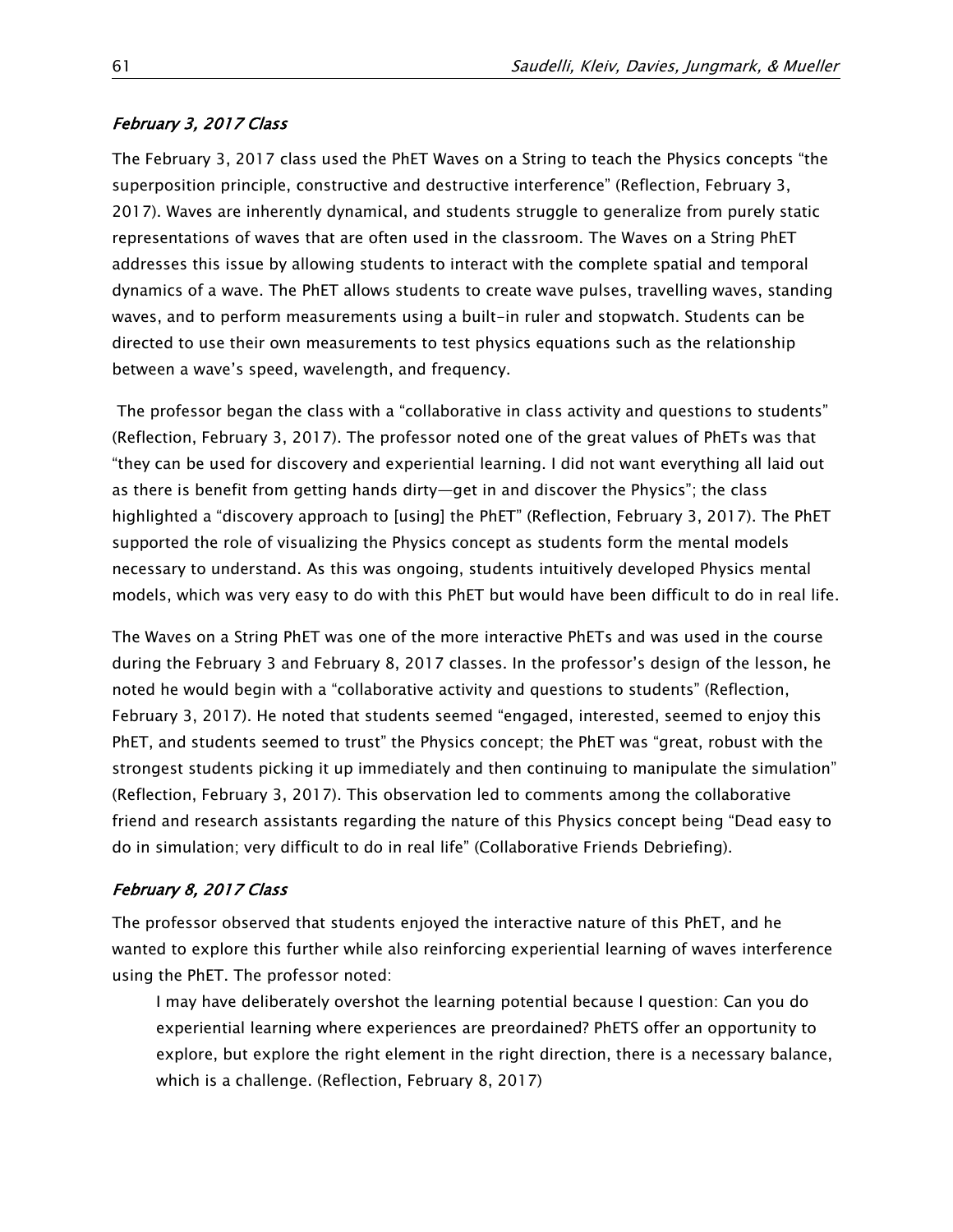One way he chose to ground this learning in experience was to connect the phenomenon of waves interference, resonance, and comparison to the Tacoma Narrows Bridge Collapse that occurred November 7, 1940 due to [aeroelastic flutter,](https://en.wikipedia.org/wiki/Aeroelastic_flutter) a Physics concept that the PhET could illuminate. The professor noted in this activity he "allowed students to 'discover' standing waves but this came with an issue: in the PhET the string is not fixed at both ends. Thus, because of possibilities and interactivity, it was time consuming for students to search for the harmonic frequencies" (Reflection, February 8, 2017). The professor felt that it would have been better to use the Waves on a String PhET as a pre-learning activity, and then in class use it interactively. The professor observed that some PhETs are "better as an activity than demonstration; some are great to illustrate Physics concepts" (Reflection, February 8, 2017).

The debriefing discussed the pedagogical approaches and opportunities with different PhETs and how they can be used in different ways to construct learning about Physics: illustrative, demonstrative, discovery. PhETs offer an "opportunity to explore the right element in the right direction. Finding a balance is a challenge" (Collaborative Friend Debriefing) as decisions had to be made regarding whether a specific PhET would be used as a pre-learning activity, a scaffolded learning activity, an experiment, and/or an assessment aid.

#### February 8, 2017 Class—Next PhET

Later, on February 8, 2017, the class used the Circuit Construction PhET to construct simple circuits with batteries, resistors, and switches. Measurements can be done using built-in ammeters and voltmeters. Using the Circuit Construction Kit PhET, as a means to have students construct these devices while in class, the professor noted that while PhETs are not as authentic as a laboratory experiment,

simulations achieve the same goal of allowing students to directly interact with physical concepts without reference to a mathematical description. Through a simulation, students will begin to develop some "physical intuition" for the Physics concept or phenomenon. It is my expectation that this simulation-based physical intuition will help ease the students' transition into a mathematical description of the underlying physical concept. However, labs are really important. I do not see PhETs as a replacement for labs. Labs are essential in science. The issue for me is when students perceive labs as separate from lecture. (Reflection, February 8, 2017)

Students noted that they valued the use of PhETs to connect their in-class learning with that in their labs. Some of the comments emphasized: "there were lots of calculations you could do in reference to the sim that carry over into the lab" and "PhETs allowed to verify calculations" in "a real-life digital way" (April Student Survey). During the debriefing, it was noted that PhETs offer a bridge between the lecture and the lab: "[Simulations] are like the half-way point between the lecture and lab and students seem to see them this way" (Collaborative Friend Debriefing). One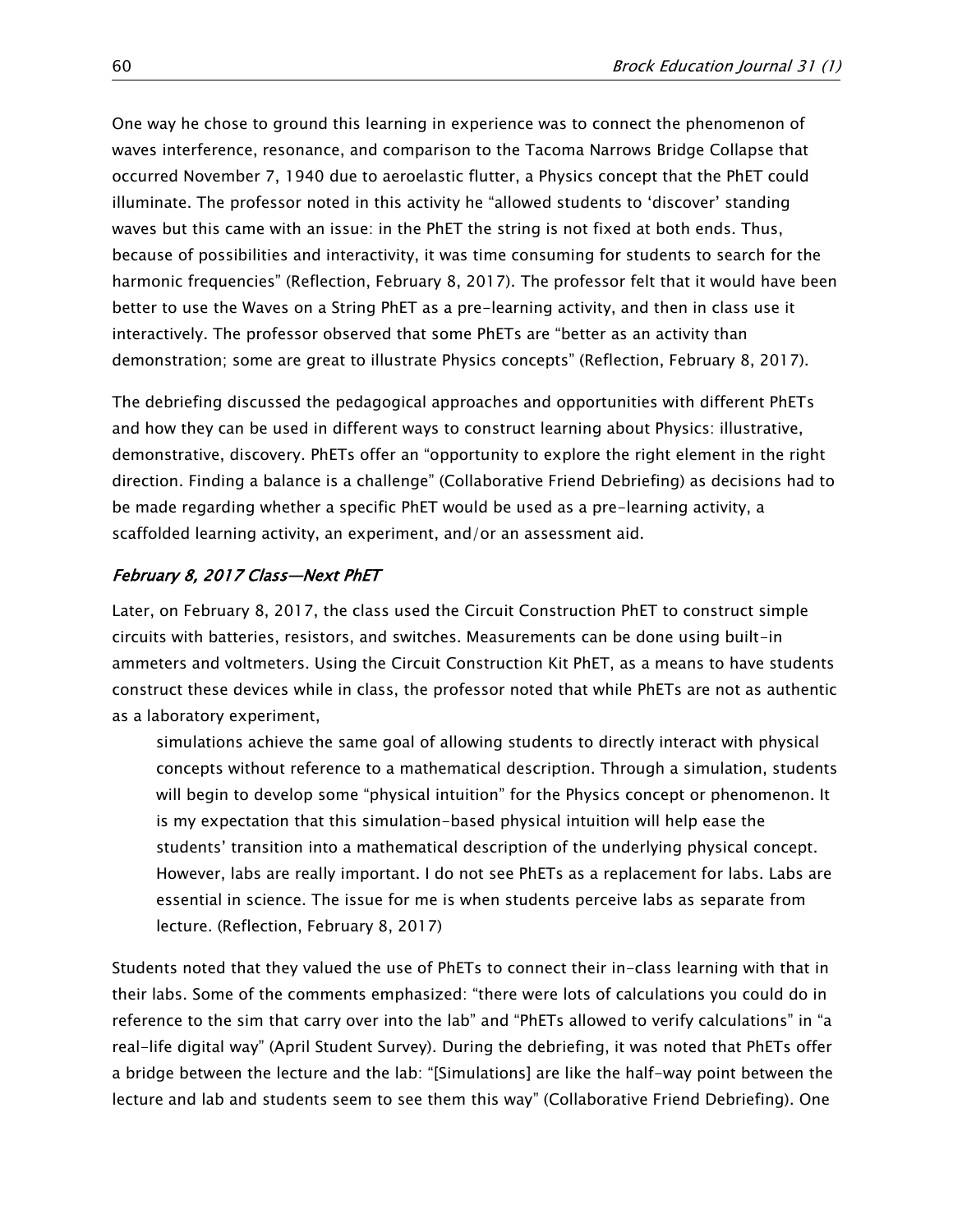student noted, "One of our online assignments had a simulation to build a circuit and measure the current. When doing that I realized I was using the wrong formula for one of the questions. So it helped me figure out what I was doing wrong" (April Student Survey). The debriefing about these two PhETs in practice (Waves on a String and Circuit Breaker) highlighted that the latter PhETs' interactivity represented a discovery in relation to their learning potential as they "Allow students to explore the parameter space freely—PhETs allow freedom to explore" (Collaborative Friend Debriefing).

The research assistants noted how students noticed a point that the professor and critical friend did not consider. In this session, students were working with the Circuit Builder, and the student research assistants observed:

The expert might overlook things that students don't (e.g., the red wire in the Circuit Builder PhET). Students might focus on the wire whereas the professor likely not. No matter how much the professor tried to put himself in the students' place in terms of their learning, a question about wire colour would not occur to him. It was a question in relation to building a circuit that the students made, and it was the research assistants who noticed. (Collaborative Friend Debriefing)

The coloured coating on wires is only to make it easier to recognize individual wires in a circuit; the specific colour of the wire has no effect whatsoever on the function of the circuit. This is well known to experts, but not to students.

## March 6, 2017 Class

The Physics concepts for this session were waves and motion and used the PhET Wave Interference. The Wave Interference PhET allows students to observe interference and diffraction of water, sound, and light waves. Built-in measuring devices allow quantities such as amplitude, frequency, period, and wavelength to be measured. While the professor indicated this PhET is older and geared to more advanced Physics students (Reflection, March 6, 2017), afterward, the professor noted that this PhET was "effective for its purpose" (Reflection, March 6, 2017), which was to help students visualize the Physics phenomena of wave interference and diffraction. The PhET functioned as demonstrative; students could visualize the Physics concept, an observation also noted by students as a reason they appreciated the PhETs used. Students made comments such as: "The PhET was visual, very visual. I could 'see' wave interference" (April Student Survey). During the debriefing the researchers discussed how this PhET is an example of a "Physics concept that is difficult or impossible to achieve in the reality of a lab" (Collaborative Friend Debriefing).

The professor began to think about his PHYS 105 class and consider PhETs as an "Opportunity to 'show off' cool things in physics" (Reflection, March 6, 2017) such as using the PhET to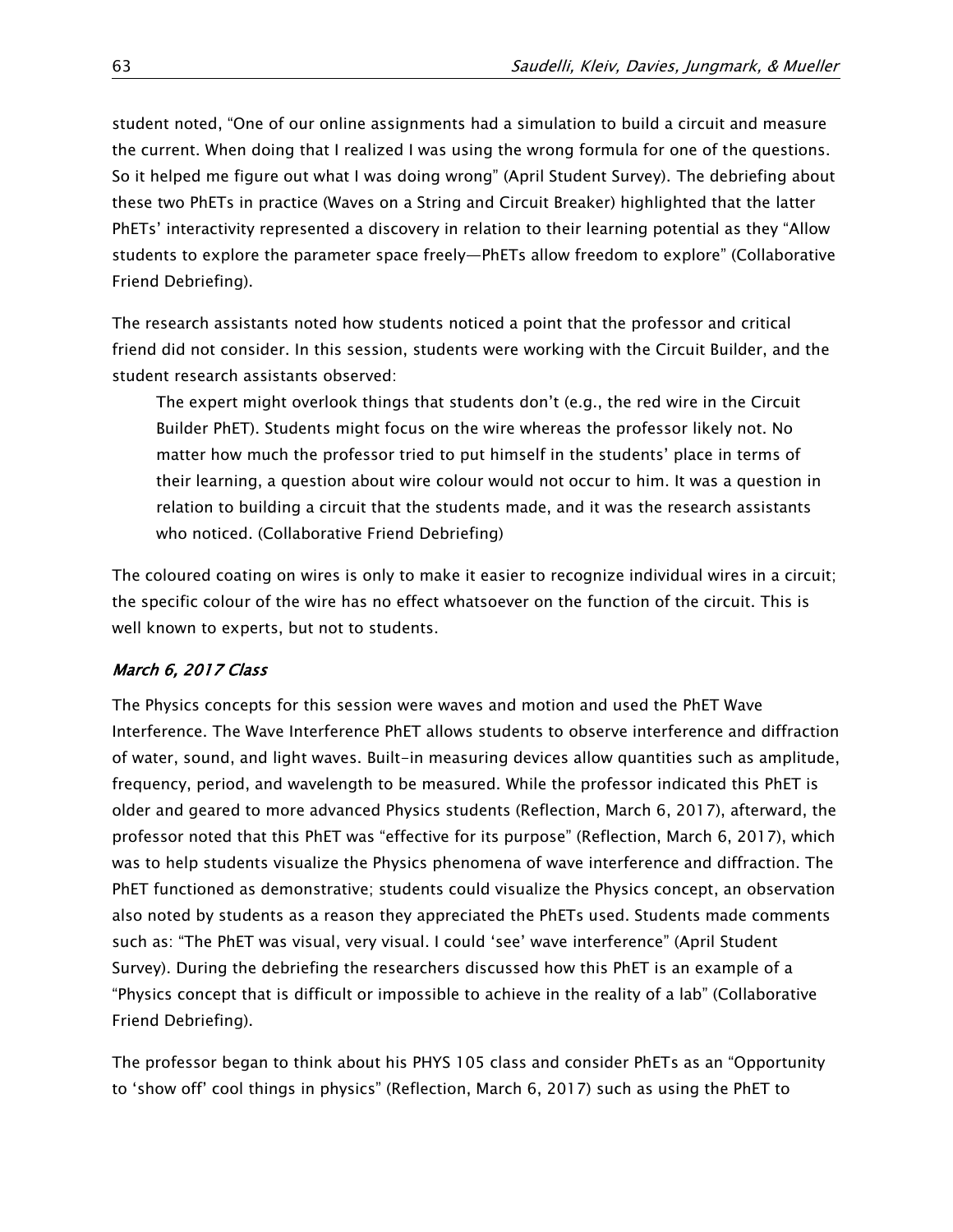demonstrate Wave Interference. Through collaborative friends meetings, this element was debriefed with the following comments: "This is a classic experiment in Physics. It is an important demonstration for students to see so they can tie Physics back to phenomena." During this debriefing, the professor stated he:

Couldn't resist the idea of bringing in beauty of Physics—universality—different manifestation of the same underlying phenomena. I hope it made an impression. I don't want Physics to be a forced march through mathematical equations—Physics is a beautiful subject. (Collaborative Friend Debriefing).

## March 22, 2017 Class

The PhET States of Matter demonstrates how molecules can form a solid, liquid, or gas. Through the PhET, students can change the temperature and volume of a substance and watch the phase of the molecule change and observe the state of matter change as a result. The professor noted concerns he had prior to delivering the lesson:

I am using it as a demonstration, so no student interaction. It is a newer PhET, but it is bit more simplistic and perhaps aimed towards younger students. Conceptually its quite useful but pedagogically it is difficult to find a way to bring it into a lesson. (Reflection, March 22, 2017)

The professor acknowledged that he was "shoehorning" (Reflection, March 22, 2017) the PhET into the session because it was "A nice PhET and I wanted to use it; it was too cool to resist" (Collaborative Friend Debriefing). In thinking about this after instruction, the professor realized it was not a strong choice. He noted that he wanted to use the PhETs as a "pseudo lab and if I could not figure out how to do that—I was a bit lost" (Reflection, March 22, 2017).

The debriefing focused on discussion of the dimensions of this PhET and the reflections of the professor that "this PhET was more qualitative—it was a conceptual PhET" which was the impetus for a discussion as to the nature of PheTS. "There seems to be three kinds of PhETs for Physics that were used in this semester, and all used differently. Pseudo lab PhET (easiest to use), Conceptual Mathematical Concept PhET, and Conceptual PhETs for Phenomena" and that "all three work for different pedagogical purposes" (Collaborative Friend Debriefing). "It would have been better to have the time to build this into a nice sequence meaningfully. But, the end of semester was rushed" (Reflection, March 22, 2018). One student "felt some PhETs were used simply for the sake of using a PhET" (April Student Survey). This theme carried over into the next lesson.

## March 29, 2017 Class

This class used the PhET Blackbody Spectrum to demonstrate how the blackbody spectrum compares to visible light. The PhET shows that adjusting the temperature to see the wavelength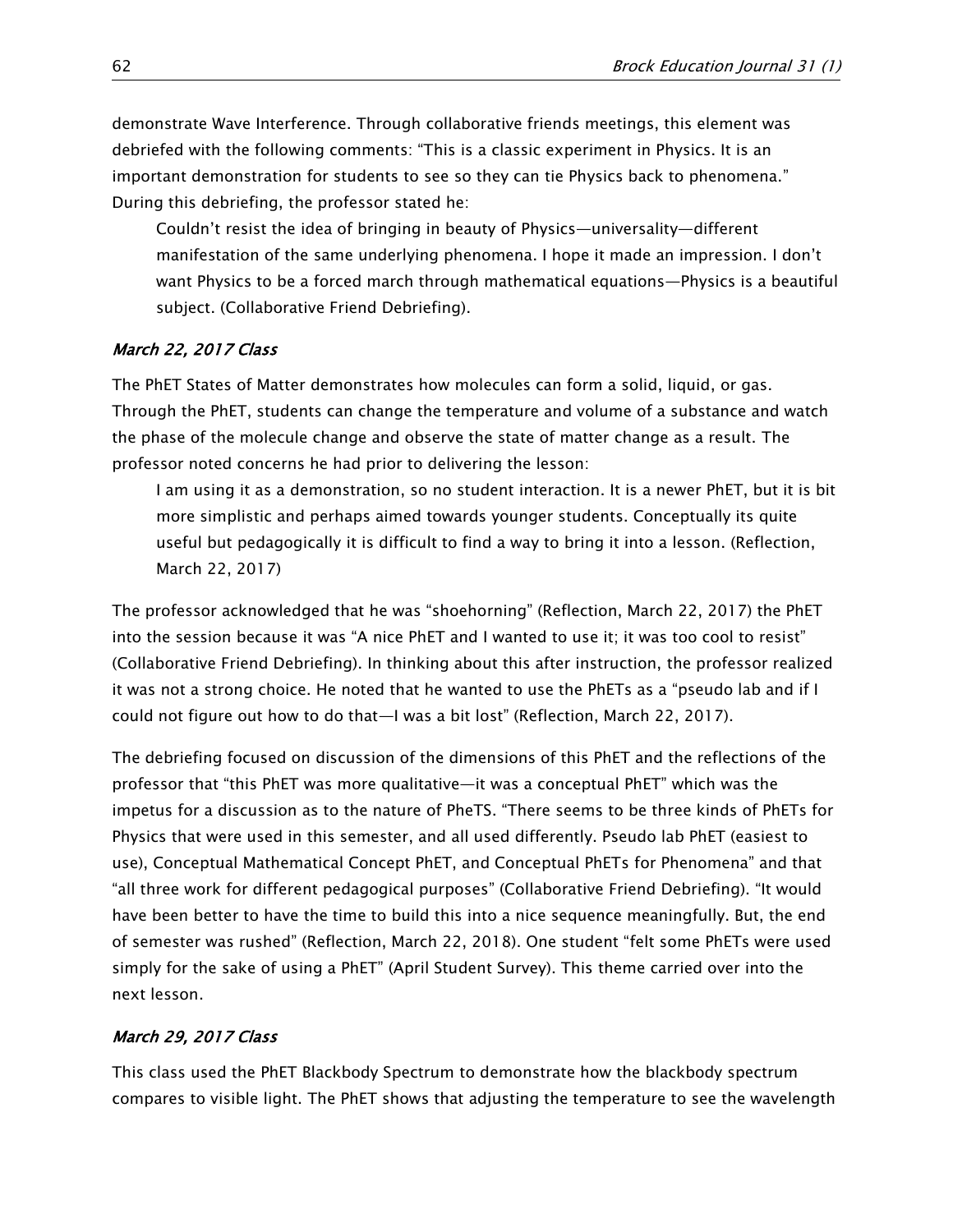and intensity of the spectrum changes the colour of the peak and the spectral curve. This was another PhET, which the professor felt was "shoehorned in" (March 27, 2017). This PhET was not well liked by students as evidenced in their April 2017 survey. Students indicated it was their least favourite PhET with comments such as: "harder to understand"; wasn't covered in class"; "not very interactive"; "did not have extensions to the learning"; "was too simple"; and "diagrams etc. on the board would have been sufficient" for this learning activity. In thinking about this, the professor realized he "tried to get a PhET in last minute" (Reflection, March 27, 2017). The researchers came up with a term for this PhET experience (calling it the students' "anti-favourite") and discussed that this learning moment demonstrates that educators "have to be thoughtful in implementing change" (Collaborative Friend Debriefing) rather than trying to "shoehorn" something in; the pedagogical value must be ascertained and carefully thought out (Collaborative Friend Debriefing).

#### Implications and Discussion

The professor believes changing his teaching practice to integrate experiential learning (Jarvis, 2012) through PhETs created a dynamic space for students' learning about Physics. He feels they are very well-designed and powerful tools for teaching Physics in an undergraduate higher education environment, particularly for non-Physics majors who may be feeling some uncertainty or anxiety in relation to Physics. The design of the PhETs prompts the professor for pedagogical approaches to use which is helpful especially for professors who may be accustomed to lecture-based instructional approaches. The research team asserts that there is great learning potential from PhETs and connects this learning value to the ZPD of social constructivism (Vygotsky, 1978). Based on the findings of this study, the PhETs provide an illustrative, demonstrative, and interactive learning experience for undergraduate, non-Physics major students, depending on how the PhET is integrated into the lesson and the Physics concepts that are taught. However, it should be noted that Physics professors, who may or may not have specific qualifications in educational theory and pedagogy, may not be aware of the way learning theories such as social constructivism and ZPD (Vygotsky, 1978) can support the learning potential of simulations or other ways to use experiential teaching methods to teach undergraduate Physics.

Physics describes the real world, which is inherently dynamic. Too often, Physics pedagogy uses static representations, such as whiteboard notations or PowerPoint drawings and slides to depict real-world dynamic processes. This subtle abstraction from dynamic reality to static representation inevitably loses something in the learning experience for students. PhETs can represent the essential dynamic nature of Physics concepts and the learning can develop intuitively (Kubricht et al., 2017; Tallant, 2013). At first glance, it may seem that because PhETs are merely simulations, they are inferior to real-world laboratory experiments; however, this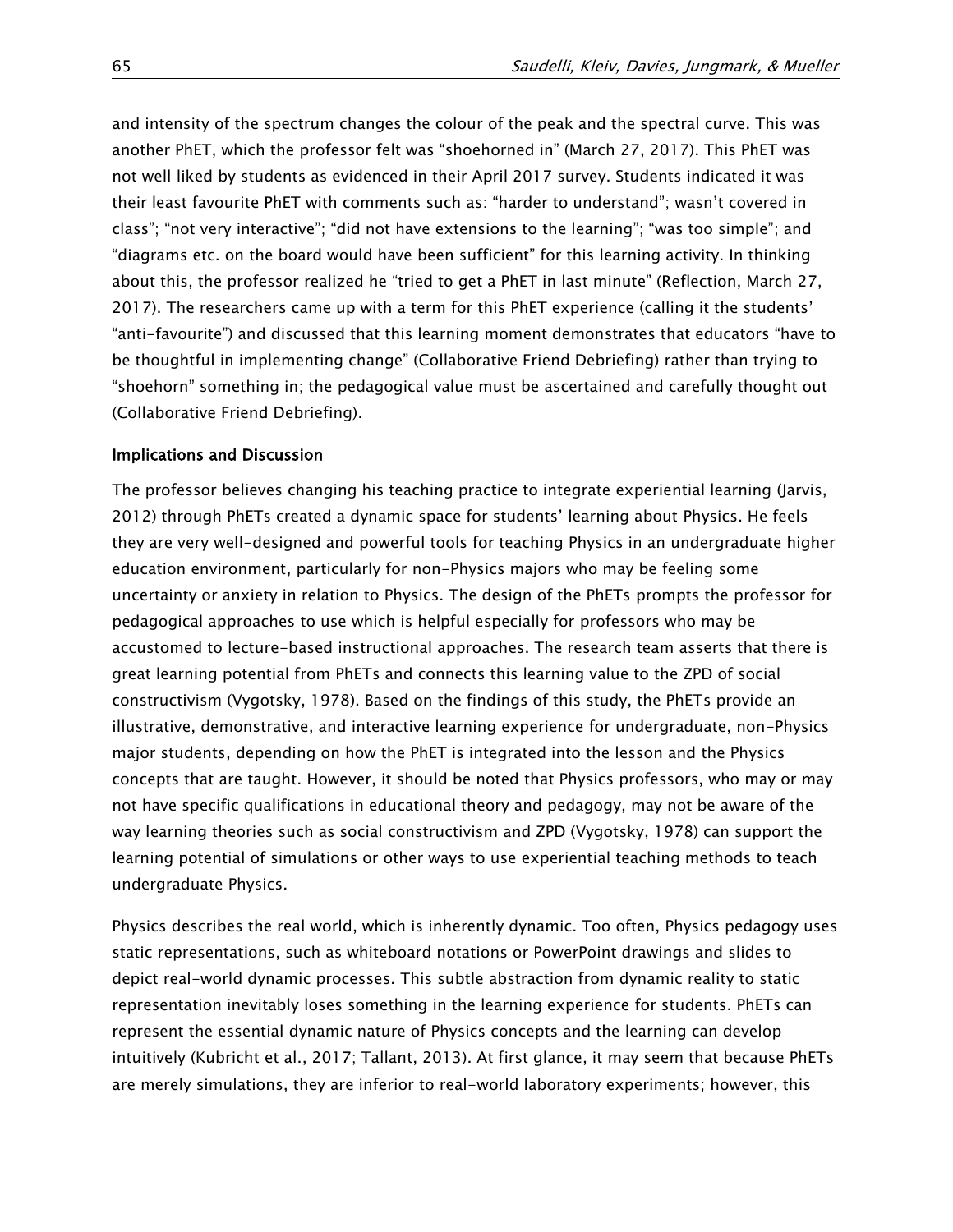research team asserts that one of PhETs' strengths is in aiding the intuitive development of mental models of Physics concepts (McKagan et al., 2008) taught in class in a dynamic manner, both the visible Physics concepts and those that are not traditionally visible or possible in the real world (Wieman & Perkins, 2006, pp. 290-291). A further strength in the use of PhETs is that they provide a way for professors, who may or may not be educated in educational theory and practice, to think about different ways to make changes to teaching approaches. Although the professor who engaged in this study was knowledgeable about Physics and PhETs, he was unaware of social constructivism, ZPD, or action research as a research methodology for the Scholarship of Teaching and Learning. This study represented a new way of thinking about teaching Physics in higher education.

In this sense, PhETs are more than a technological aid or resource. It can be argued that PhETs can be the "more capable peer" of the ZPD in Vygotsky's (1978) social constructivist learning theory, in much the same way as Cook (2010) described the role of mobile telephones and Alkahtani (2013) described assistive technologies for students with special needs. PhETs can respond to learners' manipulations of settings to illustrate changes in phenomena. PhETs can be used to make visible Physics concepts that cannot be seen with the naked eye, thereby being the "peer" that edifies students' learning. The researchers suggest the PhET simulations used in this study can be categorized to be illustrative, interactive, and discovery based. The authors further suggest that this categorization represents PhETs' learning potential in the ZPD. As students engage and experiment with PhETs, they are also receiving information and making observations regarding the PhETs and Physics concepts. The learning based on these observations were illustrative (mental models forming that illustrate a Physics concept that may or may not be visible to the naked eye in any other form), interactive (mental models forming based on how the students interact and manipulate the PhET that leads to learning), and discovery (mental models that form from discovering new Physics information based on observations from using the PhET). According to Vygotsky (1978), the ZPD is the conceptual space of learning between what a student knows and can do individually, and that for which the student needs some form of assistance to engage (Verenikina, 2010). In this study, the PhETs were the more capable peer supporting the students in their learning of the Physics concepts through visuals and the interactive nature of the PhETs supporting the development of mental models of Physics (McKagan et al., 2008; Wieman & Perkins, 2006).

This can happen in class, at home, as a pre- or post-learning event, a scaffolded learning experience, a discovery-based learning experience, or if a learner is just interested in discovering more. Higher education professors can capitalize on this knowledge through exploring PhETs, and other simulation-based software for its capacity in the social construction of learning and in the role of technologically enhanced learning in relation to the ZPD. The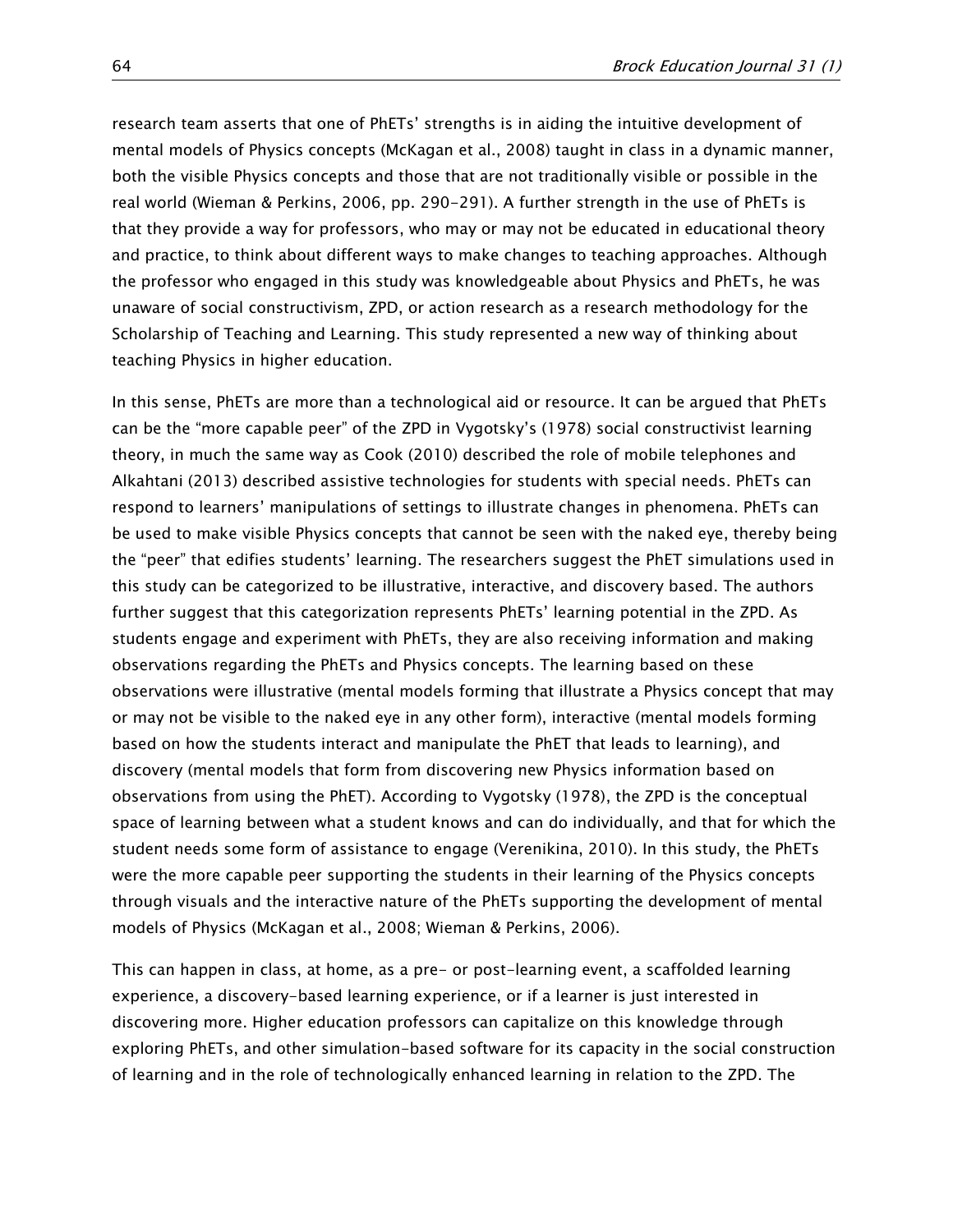researchers recommend further studies, qualitative and quantitative, in relation to the efficacy of PhETs and simulation-based learning programs.

Findings related to the theme of accessibility have implications for Physics teaching practice. First, the ability of a Physics instructor to use innovative teaching tools such as PhETs in class is strongly constrained by classroom infrastructure. Theatre-style lecture halls are poorly suited to group-based activities using PhETs during class time. To support the use of PhETs, classroom infrastructure and design decisions should be deliberately made with PhETs and other educational technologies in mind. Second, the variety of devices available for students to use in the classroom, including laptops, tablets, and smartphones, need to be considered in classroom design and in the design of the PhETs themselves. Some of the PhETs utilize Java and Flash, and correspondingly are unwieldy on devices other than laptops. Fortunately, the PhET group is in the process of updating all existing PhETs to use HTML5 (Perkins, n.d.). PhETs that utilize HTML5 are far superior in that they work flawlessly on any device, including laptops, tablets, and smartphones. When this process is complete, the technological limitations of older PhETs will be completely removed, making their classroom implementation much easier and far more likely to be successful.

Interactive Learning is another theme that arose in the findings, which has implications for Physics teaching practice. Seemingly paradoxical, the greatest weakness of PhETs is also their greatest strength: they are simulations, and as such are only representations of reality. To learn experimental techniques and the scientific method, it is imperative that students directly interact with physics concepts in a real-world laboratory setting. However, it is not always the case that labs are the best place for students to reinforce their understanding of Physics concepts. For instance, insignificant issues such as the colour of wire used in constructing a circuit in a lab can confound students, hindering labs' learning potentials (Finkelstein et al., 2005). The great strength of PhETs is that they are carefully designed to avoid these complications that are unavoidable in the real world, therefore they improve students' learning potential. This aligns with Hensberry et al.'s (2015) findings, but in a university Physics class setting. A related issue is that of in-class demonstrations, which are typically performed by the instructor in a Physics lecture while students passively observe. It is essential that students are made aware the Physics concepts they are learning in the lecture are, in fact, represented in the real world; however, students can directly interact with these concepts by using appropriate PhETs for in-class activities. This experiential learning complements the traditional demonstration and should be used more widely in Physics teaching.

The third emergent theme in the study's findings—student engagement—has implications for Physics teaching practice. Students generally enjoy using PhETs and find their use to be helpful in learning physics; however, this is not the case if PhETs as a pedagogical tool are used without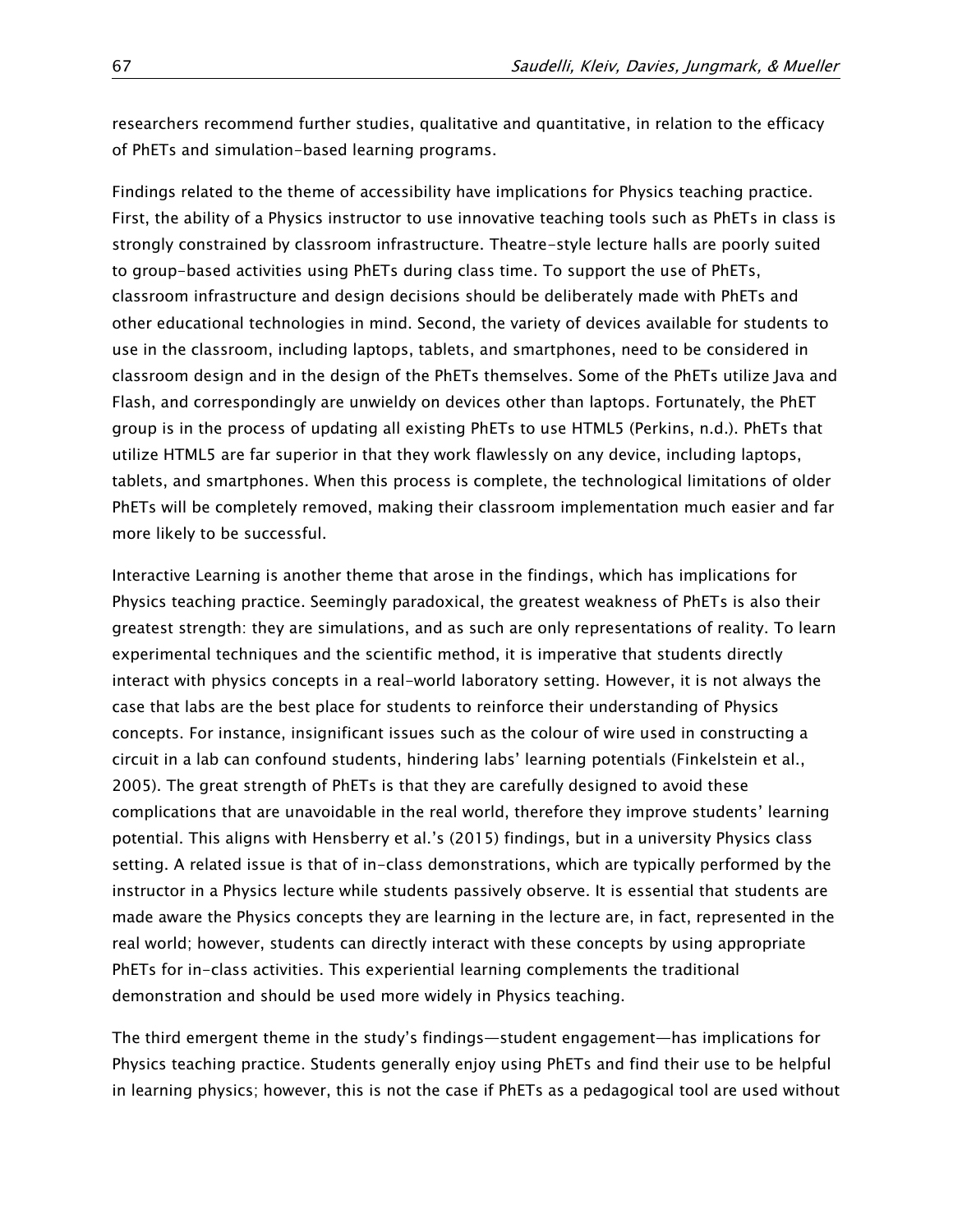a clear intention as to the pedagogical approach—a finding that is aligned with adult education principles in relation to experiential education (Jarvis, 2012). While it may be tempting to use a PhET because it is appealing visually, or because it is "cool," the use of the PhET can be underwhelming for students if the learning intention and pedagogical approach is not carefully considered. During a Collaborative Friend Debriefing in January 4, 2017, prior to the official start of classes, the professor noted that, during the early parts of the data collection stage of this study, he thought of PhETs as being "pseudo-labs" that were best used as such. However, it later became clear to him that this is not the case for all PhETs, and that in fact, there are at least three distinct types of PhETs revealed by this study, each of which is best used in different ways: demonstrative, illustrative, and interactive. Physics educators should be aware of this and carefully consider their pedagogy before utilizing specific PhETs in the classroom. As well, continuity between lecture, lab, and PhET material is crucial. If the connection between the PhET and the Physics concepts it is meant to illustrate is not made clear to students, learning can be compromised. PhETs are powerful tools to support student engagement, if used correctly.

## **Conclusions**

PhETs offer a way for instructors to make Physics concepts dynamic and illustrative. This action research study found that PhETs can act as the more capable peer in Vygotsky's ZPD due to their powerful design that highlights the relevant core Physics concept and takes away or makes variable the complications of the environment or equipment, something that cannot be done with labs.

This study recognizes labs as essential experiences for Physics students. Experimentation and observation are critical to the scientific method, and labs are where these must be introduced to students. It is therefore crucial that lectures link back to labs. PhETs can be used to bridge the gap between lecture and lab by offering a simulated and therefore idealistic exploration of Physics concepts in a visual and dynamic way. This allows instructors to effectively use PhETs as scaffolds for learners to build mental models of Physics concepts.

#### References

- Al-Elq, A. H. (2010). Simulation-based medical teaching and learning. Journal of Family & Community Medicine, 17(1), 35-40. [https://doi.org/10.4103%2F1319-1683.68787](https://dx.doi.org/10.4103%2F1319-1683.68787)
- Alkahtani, K. D. F. (2013). Teachers' knowledge and use of assistive technology for students with special educational needs. Journal of Studies in Education, 3(2), 65-86. <https://doi.org/10.5296/jse.v3i2.3424>

Applefield, J. M., Huber, R., & Moallem, M. (2001). Constructivism in theory and practice: Toward a better understanding. The High School Journal, 84(2), 35-53.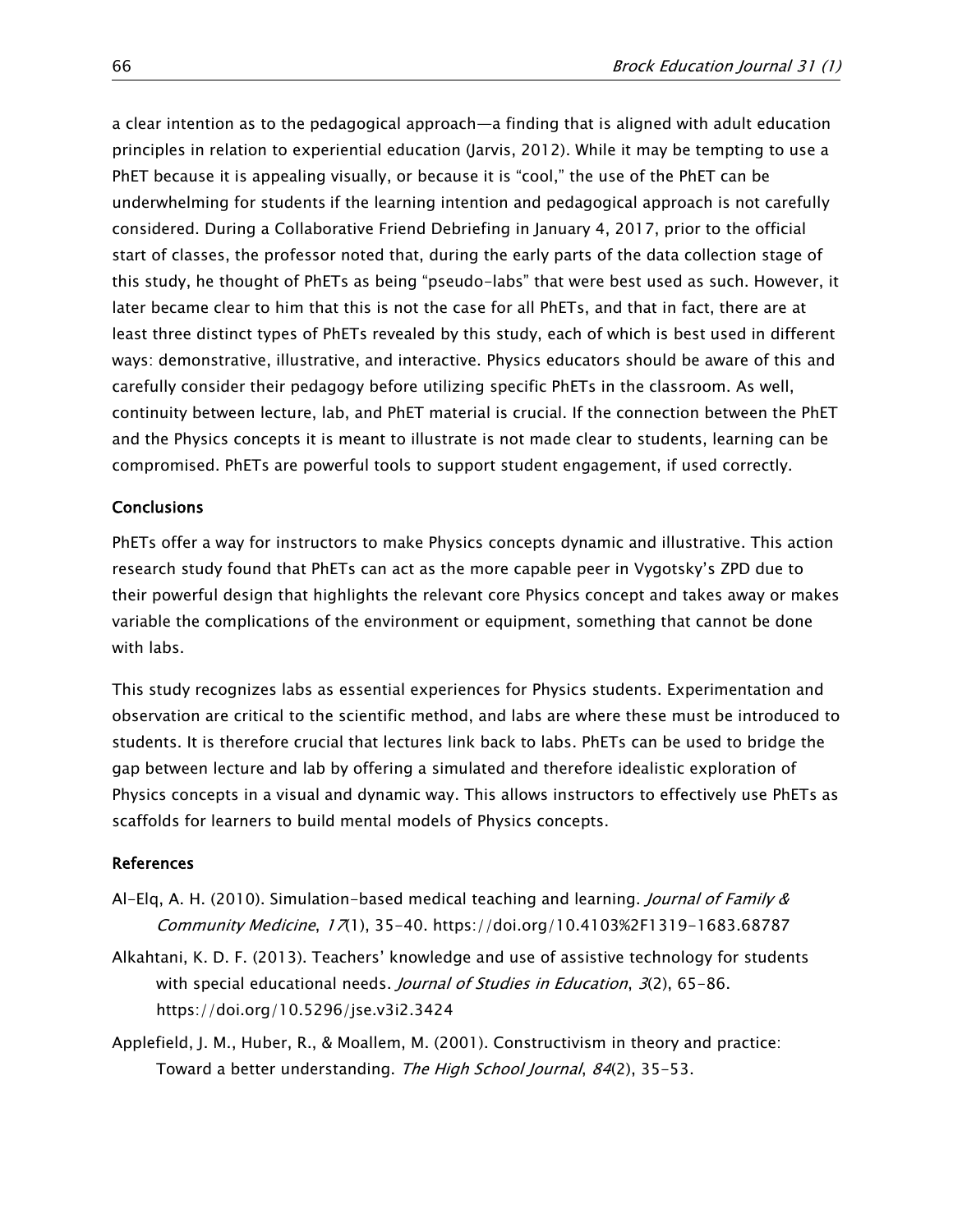- Chang, H-Y. (2017). How to augment the learning impact of computer simulations? The designs and effects of interactivity and scaffolding. Interactive Learning Environments, 25(8), 1083-1097.<https://doi.org/10.1080/10494820.2016.1250222>
- Cook, J. (2010). Mobile phones as mediating tools within augmented contexts for development. International Journal of Mobile and Blended Learning, 2(3), 1-12. 1 <https://doi.org/10.4018/jmbl.2010070101>
- Creswell, J. W. (2009). Research design: Qualitative, quantitative, and mixed methods approaches (3rd ed.). SAGE.
- Denzin, N. K., & Lincoln, Y. S. (2005). The SAGE handbook of qualitative research (3rd ed.). SAGE.
- Finklestein, N., Adams, W., Keller, C., Kohl, R., Perkins, K., Podolefsky, N., Reid, S., & LeMaster, R. (2005). When learning about the real world is better done virtually: A study of substituting computer simulations for laboratory equipment. *Physical Review Physics* Education Research, 1, Article 010103. [http://doi.org/10.1103/PhysRevSTPER.1.010103](http://dx.doi.org/10.1103/PhysRevSTPER.1.010103)
- Finkelstein, N., Adams, W., Keller, C., Perkins, K., & Wieman, C. (2006). High-tech tools for teaching physics: The Physics Education Technology project. Journal of Online Learning and Teaching, 2(3), 110-120.<https://jolt.merlot.org/vol2no3/finkelstein.pdf>
- Henderson, L., Putt, I., & Coombs, G. (2002, December 8-11). Mental models of the teaching and learning with the WWW [Paper presentation]. Annual conference of the Australasian Society for Computers in Learning in Tertiary Education (ASCILITE), Auckland, New Zealand. <https://www.ascilite.org/conferences/auckland02/proceedings/papers/063.pdf>
- Hensberry, K., Moore, E., & Perkins, K. (2015). Effective student learning of fractions with an interactive simulation. Journal of Computers in Mathematics and Science Teaching, 34(3), 273-298.
- Jarvis, P. (2012). Learning from everyday life. HSSRP, 1(1) 1-20. <http://hssrp.uaic.ro/continut/1.pdf>
- Kapon, S. (2016). Doing research in school: Physics inquiry in the zone of proximal development. Journal of Research in Science Teaching, 53(8), 1172-1197. <https://doi.org/10.1002/tea.21325>
- Kemmis, S., & McTaggart, R. (2005). Participatory action research: Communicative action and the public sphere. In N. K. Denzin & Y. S. Lincoln (Eds.), The SAGE handbook of qualitative research (3rd ed., pp. 559-603). SAGE.
- Kemmis, S., McTaggart, R., & Nixon, R. (2014). *The action research planner: Doing critical participatory action research*. Springer.